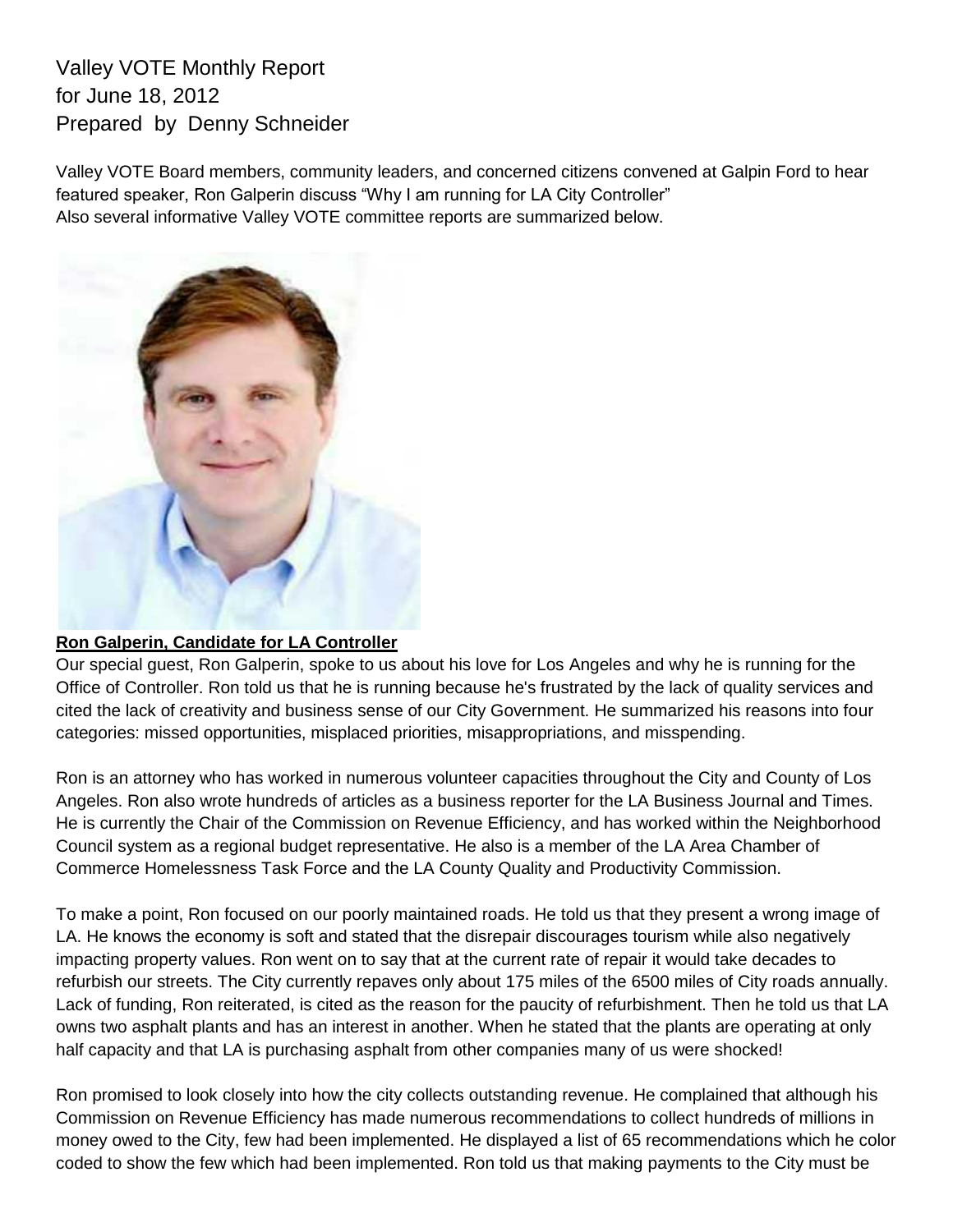easier and gave an example in which it took him 2 1/2 hours just to get a new dog license.

As head of the Productivity Commission, Ron mentioned one City construction project that was being hailed as a success whereas it was 10x over budget when completed!

Ron told us that as Controller he would use the position as a bully pulpit. Ron wants to make LA more local business friendly and will push for a strong "Buy LA" Program. He noted that last year the City procured \$60M worth of cars and that none of the dealerships in LA were used. LA, therefore, failed to receive the sales taxes.

Another illustration Ron gave was the need to reduce the over sixty different types of Police Commission permits businesses may need.

Ron called for fundamental changes in budgeting and noted that the new parking tax increases were not producing the budget revenue levels anticipated.

Ron did not rule out new taxes, but did call for a new City Inspector General position to review for revenue collections. He told us that the Office of Finance needs reorganization for effectiveness.

Another discussion topic by Ron was the split roll for Property taxes between residential and commercial properties. Ron noted that when Proposition 13 was enacted homeowners paid 39% of the burden whereas it is now 58%.

Ron told us to be involved and gave us his candidate website: [www.ronforla.com](http://www.ronforla.com/)

# **Valley VOTE Committee Reports**

## **Vic Viereck- Los Angeles Housing Department Policies**

Appointment of Mercedes Marquez as General Manager of the Housing Department, along with her reappointment (including as a Deputy Mayor) after a she worked for a while in the Obama administration, exemplifies the city's attitude toward apartment owners. She had a reputation for being biased against apartment owners and had hired staff who also favored tenants.

Penalizing apartment owners up to 200% for paying fees just one day late, disallowance of at least 40% (an immediate loss) of improvement costs, and confiscation of their property through R.E.A.P. (Rent Escrow Account Program) are examples of the city's overbearing means of mismanaging rental housing.

## **Bart Reed – Transit Coalition on Valley Centric Transportation Issues**

The 405 freeway is now the busiest in the US. A train along the 405 would allow people to get from Ventura Boulevard to into Westwood in only 6 minutes!

In 14 days Orange line going to extend to Chatsworth. Some areas along the Orange Line are landscaped with facades. Major trash heaps need clean up between the facade and Orange line. Bart told of the need for new stops at Saticoy and White Oak.

A suggestion under consideration is a LAX Flyaway to go to Woodly so that people could connect to the Bus line.

The community near Roscoe/Canoga along the Orange Line needs relief with an access walkway because they have become separated from the transit in a way that requires a major hike of a couple miles to go around